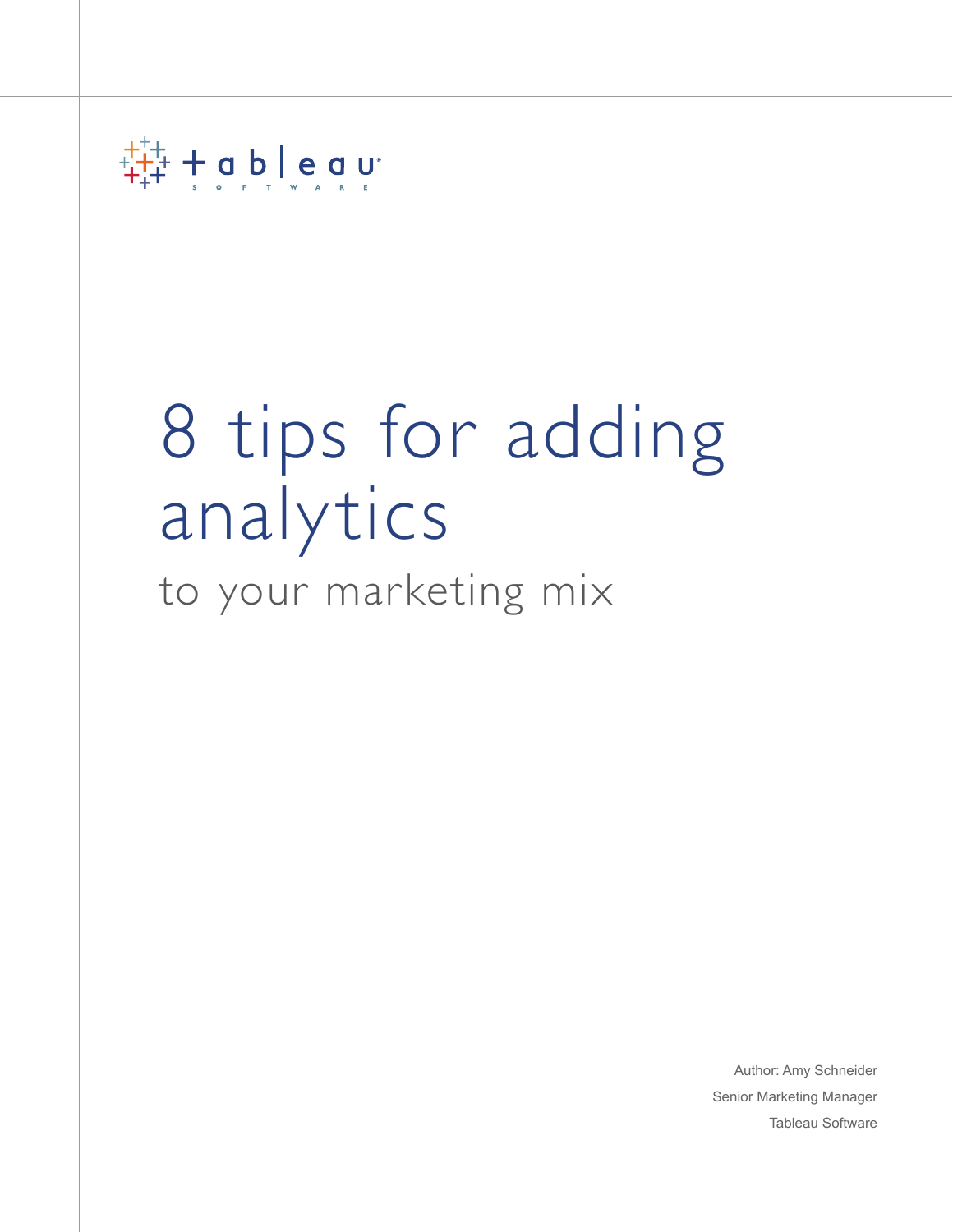We're surrounded by data. Every click, page view, tweet, response, email open, form complete, and download is generating data that over the years we have done a pretty good job collecting. But now what? For many of us we put aside time each week dedicated to hashing through spreadsheets trying to make sense of it all. But week after week that time gets lost in meetings, changing priorities, and other emergencies – leaving that data to become outdated before you even have a chance to think about it, let alone use it to make intelligent decisions for future marketing efforts.

As marketing departments become more accountable for metrics, ROI, and anything to help justify budgets and spending, many of us have floundered in a desperate search for quick and easy ways to get out of the data rut. It's time to turn things around so that data is driving your decisions and not just along for the ride. This paper will walk you through eight steps for you to incorporate into your marketing plan to help plan for, capture, and quickly get answers from your data – allowing you the information you need to increase ROI and make you a marketing data rockstar.

## WHAT DO YOU WANT TO KNOW?

#### **Tip 1: Know what questions you want to answer**

Let's start at the very beginning. What questions do you have? What questions are others asking about your department, programs, or spending that you don't have good answers for? Or maybe you have answers to those first level questions; how many leads are coming in, how many AdWords clicks are you getting, how many email opens? But you may not have the answers to the more important questions about how many of those leads are engaging, participating in additional activities, or converting to customers?

Start by taking the time to write down all the questions you have and all the answers you want to be able to get from your data. Get feedback from others in your

department and management/executive team to make sure you have a complete set. Don't be intimidated – the list may be a little overwhelming, but this should be a good start to realize the gap between the answers you want versus the answers you have. Take the time to prioritize your list starting with what answers will have the biggest impact to your business and decision making.

## MAKE A PLAN

#### **Tip 2: Always have a data plan**

Armed with your list of priority questions, make sure you are able to capture the data you need in a meaningful and actionable way. If it helps, make a checklist of goals for each type of marketing program you do. Having a plan ahead of time will help to make sure that you are meeting your objectives and setting yourself up for success. Some of the things you should consider when writing your marketing plan:

- What kinds of data do you want to make sure you are capturing?
- Will you be able to access and view that data in a meaningful format to gain insights?
- Will you be able to answer your questions and meet your analytics goals with that set of data?

Thoughtful planning ahead of time will provide you the right information you need and help enable you to meet your analytics goals.

## DROWNING IN DATA

#### **Tip 3: Focus only on the data you need**

It's easy to get caught up in all the data. Clicks, opens, bounces, page views, downloads, oh my! Lots of the information you are capturing is interesting and some of the smaller more activity driven data will be critical to fine-tuning future campaigns. But for now, remember your data priorities by referencing your original list. This will help you narrow down what metrics you will need when planning your programs. These top tier metrics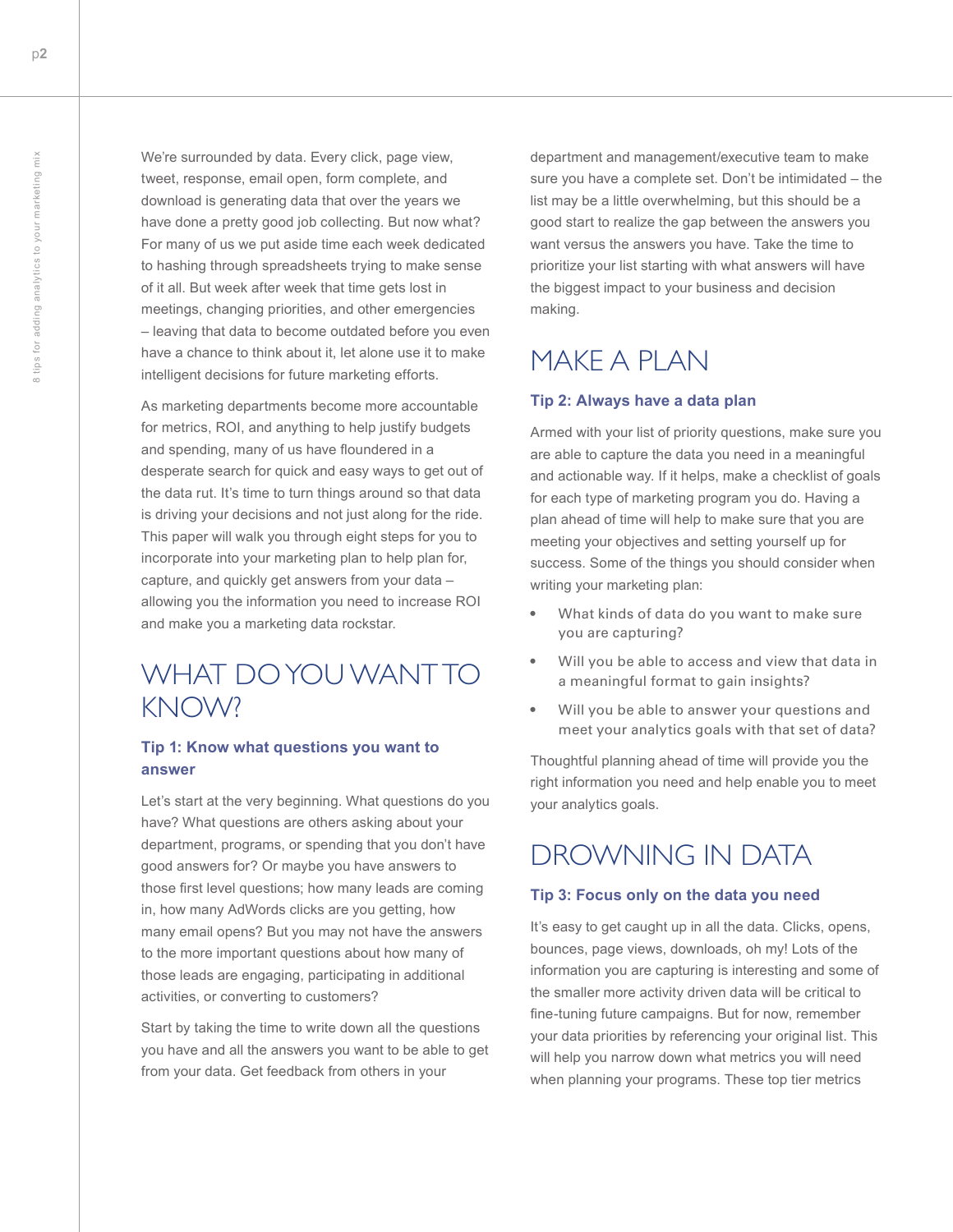should allow you to demonstrate ROI and give you the insight you need to make smarter decisions for future efforts.

It's okay to start small. It's understandable that you may try to take on too much at first, wanting every campaign and effort to provide brilliant insight. At first, that may not be a realistic goal. Starting with small consumable pieces of information will better allow you to identify what additional questions are really important and get to results faster. These quick wins help give focus to future projects and can keep you motivated towards your overall goal. Always keep in mind why you are doing the analysis and what you are trying to get out of it. If you find yourself spending time on metrics that may be interesting, but aren't providing you with actionable insights, that may not be the most effective use of your time at this point. Each program, campaign, or other marketing effort will have their own unique set of goals and metrics needed to determine success and make improvements. Just stay conscious of what your goals are for each program or effort to avoid digression.

## VISUALIZE IT

#### **Tip 4: Use visualization to gain faster insights**

The mishmash of data marketers have to juggle can often be overwhelming. Exports from tools such as AdWords, various lists from advertising partners, the dreaded database pull from the IT/reporting department, giving you thousands, sometimes millions, of rows of data that we're expected to make sense out of. Not the reason most of us got into marketing in the first place. Most of us are creative, visual thinkers, who understand people better than SQL queries.

So, take those inherent strengths and try visualizing your data. Turning your data into visualizations, such as charts and graphs, allowing you to factor in multiple variables and dimensions, can help you more easily see trends, and spot outliers and patterns. It's these trends and outliers that allow us to gain those valuable insights and find those hidden gems that allow us to do our job better.



## **Figure 1:** *This view shows website traffic by number of page views and by the amount of time spent on those pages. Color indicates average rate of page abandonment.*

The view above was quickly created using exported data from Google Analytics. Taking the .csv data and putting it into a visual display makes it easier to evaluate page performance by looking at pages with the highest number of views in relationship to the amount of time spent on that page and the overall page abandonment rate. Within seconds we can make a good assessment of the overall performance of these pages and quickly spot outliers - such as the page with the most time spent on it also has the highest rate of exit. With these findings we can start testing ways to decrease exit rates on popular pages and to drive more traffic and improve content on high-value pages.

## TRIAL & ERROR

## **Tip 5: Make iterative changes and improvements to reach your goal**

Set realistic expectations for yourself. Not everything is going be easy or pan out with your initial efforts. Take what works and rework what didn't and try again. Start by making small iterative changes until you get things just the way you want them. Analysis should be an ongoing and interactive process.

Start new projects small with easy wins. Then use those as foundation platforms to add new dimensions and additional information until your analysis goals are met.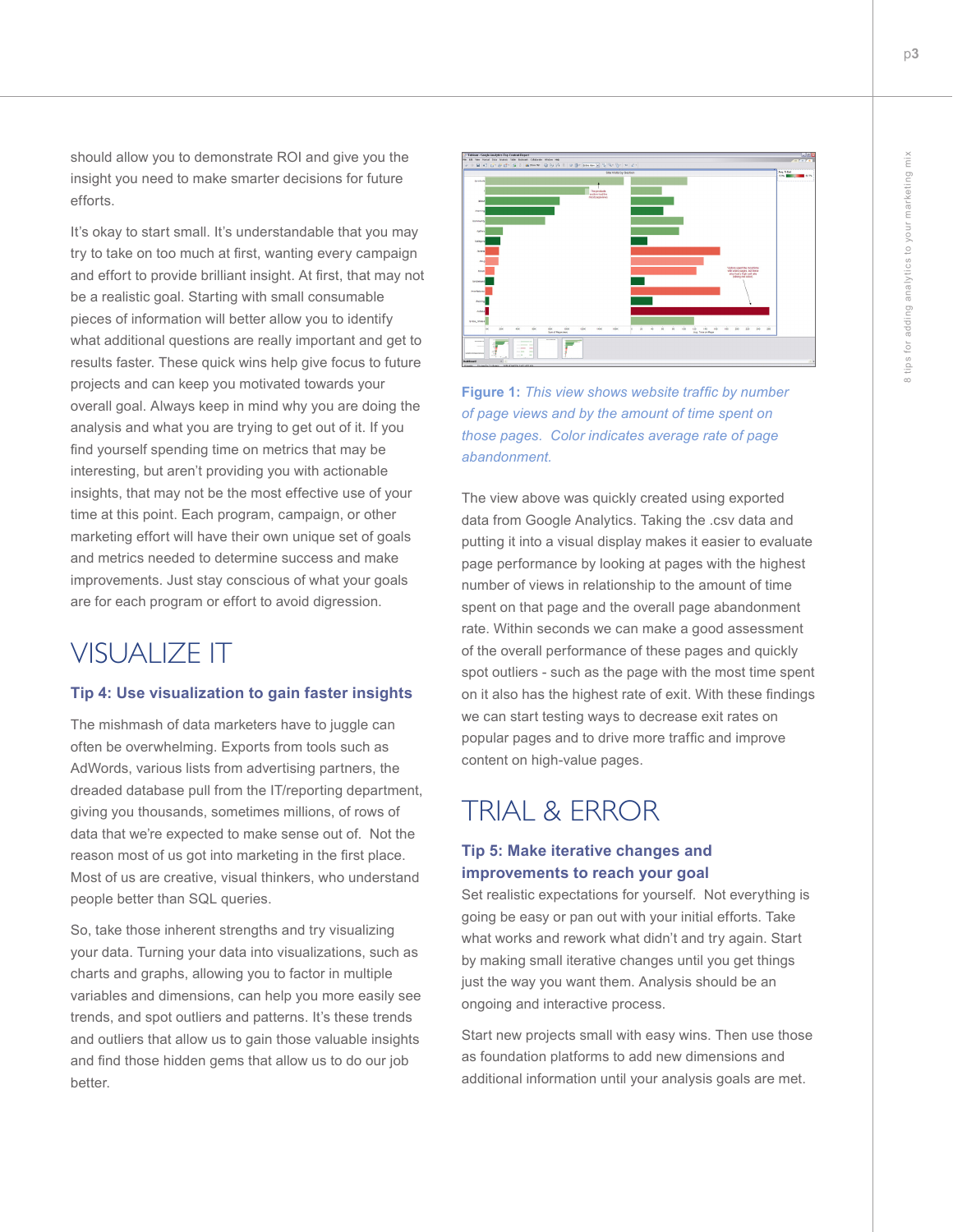Get feedback from others on your team or those who you will be sharing your findings with. Make sure that everything makes as much sense and is as easy to understand as you were intending..

## SHOW & TELL

#### **Tip 6: Share your insights and findings**

Data trends, results, and insights are useful beyond just your team. Understanding how marketing efforts and spend affect the rest of the company will help you to know which groups to share which types of information with.

For your management or executive teams, they may want to know how your marketing spend will affect overall company goals and planning. More specifically – how does every dollar you spend directly impact the company? Are your results in-line with the company plan?



**Figure 2:** *This view of hot accounts allows reps to click on account records with high volume of various types of activities for them to drill down to see who from their accounts is most active and needs a personal follow-up.*

For your customer service teams – how is marketing affecting overall customer loyalty or the general customer experience? The metrics your customer service team has interest in is different from other

groups, but your impact and efforts are just as important to share. Going even further, combining efforts to help resolve common customer questions, complaints, or loyalty efforts is just another way for you to leverage your findings in meaningful ways.

Finally, for your often most captive audience, the sales team, proving marketing impact is frequently an uphill battle. Providing sales with meaningful metrics that can help them prioritize their efforts and close sales is a joint win for marketing and sales. When sales teams feel like marketing is providing high-quality, high-value leads, their interest and efforts in nurturing and converting those leads goes up as well.

Take the view to the left. This dashboard is based on activity data, all of which is also available to sales reps in their CRM system. What this view does, that single lead/contact records, or even filtered views in the CRM cannot do, is allow reps to view all lead and contact activity in their territory to see who is the most active and what types of activities are they participating in.

For example, a high number of activities related to website and email response has been occurring within a specific account. The sales rep has clicked on this set of activities to get some more information related to specific campaign activity as well as to see which leads or contacts associated to that account performed those types of activities. If this is a lead record participating in marketing driven activities designed to get leads further down the sales funnel, then that sales rep is going to want to reach out to that person to try to make a sale.

Another rep might notice a number of customer service and support activities related to a particular customer. That rep may choose to reach out and check-in with their contacts to make sure that everything is okay and that all the problems are being resolved.

By giving your sales team an interactive look at what their leads are doing, it can allow them to prioritize the leads you are generating in a way that is meaningful for them. It can also give visibility to dormant leads that have started to regain interest.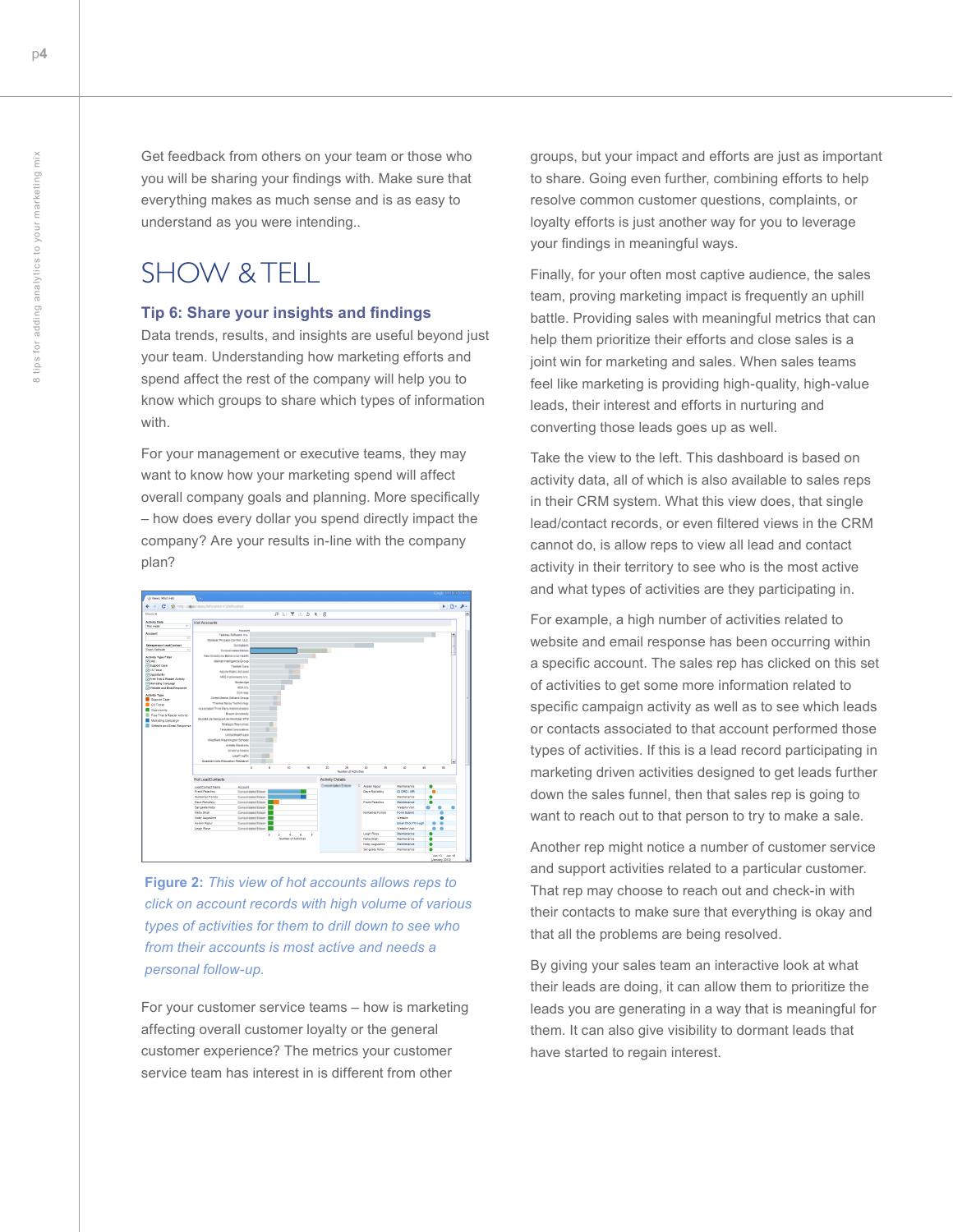## ACTION!

#### **Tip 7: Turn those insights into action**

Make sure you are using your findings to drive decisions. Just because you have always attended a certain tradeshow, or always run a specific program, if the ROI on those efforts aren't adding up it's time to either rework those programs or end them all together. The goal here is not only to spend smarter, but to do more with what you've got. If we've learned anything in the growth of digital marketing it's that it pays to be constantly testing and improving everything from messaging to vehicle, offer, etc. Leverage that data to make smarter decisions.

The below is an example of revenue by keyword. This view shows won opportunity amounts using the AdWords keyword associated to that opportunity record. At first look it's easy to spot which keywords drive the most revenue, but those may not be the keywords that generate the highest number of click-throughs. This type of view can help rework AdWords strategy so that more funds are being allocated to the highest revenue generating campaigns and not just the campaigns with the highest click-through rates. This type of view can also help you decide that although some of your keywords have high search volume, they may not be worth as much spend if they have minimal conversion.



**Figure 3:** *Google AdWords keyword campaign performance by won opportunity value.*

# STICK WITH IT

## **Tip 8: Hold yourself (and others) accountable**

Most importantly – don't give up. Stick with it making sure you continue to give yourself wins, share your findings, and make sure others are taking advantage of the insights you are sharing. The onslaught of data isn't slowing down and as new media channels continue to emerge, often with non-traditional ways of tracking success, it's more important than ever to have a solid data plan for the foundation of your business.

Outline goals for the next 30 days and subsequently for next eleven months. By setting goals and milestones you help keep yourself and your team on track to hit your analytics goals for the week, month, quarter and year.

# NEXT STEPS

Getting started can sometimes be the hardest part. Get everyone on the same page by agreeing on what information is important and what analytics you are going to commit to this year.

Remember to start small and continue to add and make improvements. Get feedback. Try new things. Understand that this is a process which will always be changing with new data, new programs, and new goals. Start with easy wins and set goals and timelines to reach your major objectives.

Give yourself some inspiration by viewing some visual examples of common marketing data or check out some of the resources below to see how other marketers are using data and visualizations to make smarter decisions and increase ROI.

- **[Internet Marketing](http://www.tableausoftware.com/solutions/internet-marketing)**
- **[Web Analytics](http://www.tableausoftware.com/solutions/web-analytics)**
- **[Database Marketing](http://www.tableausoftware.com/solutions/database-marketing)**
- • *[Mapping](http://www.tableausoftware.com/solutions/mapping)*
- **[Business Dashboards](http://www.tableausoftware.com/solutions/business-dashboards)**